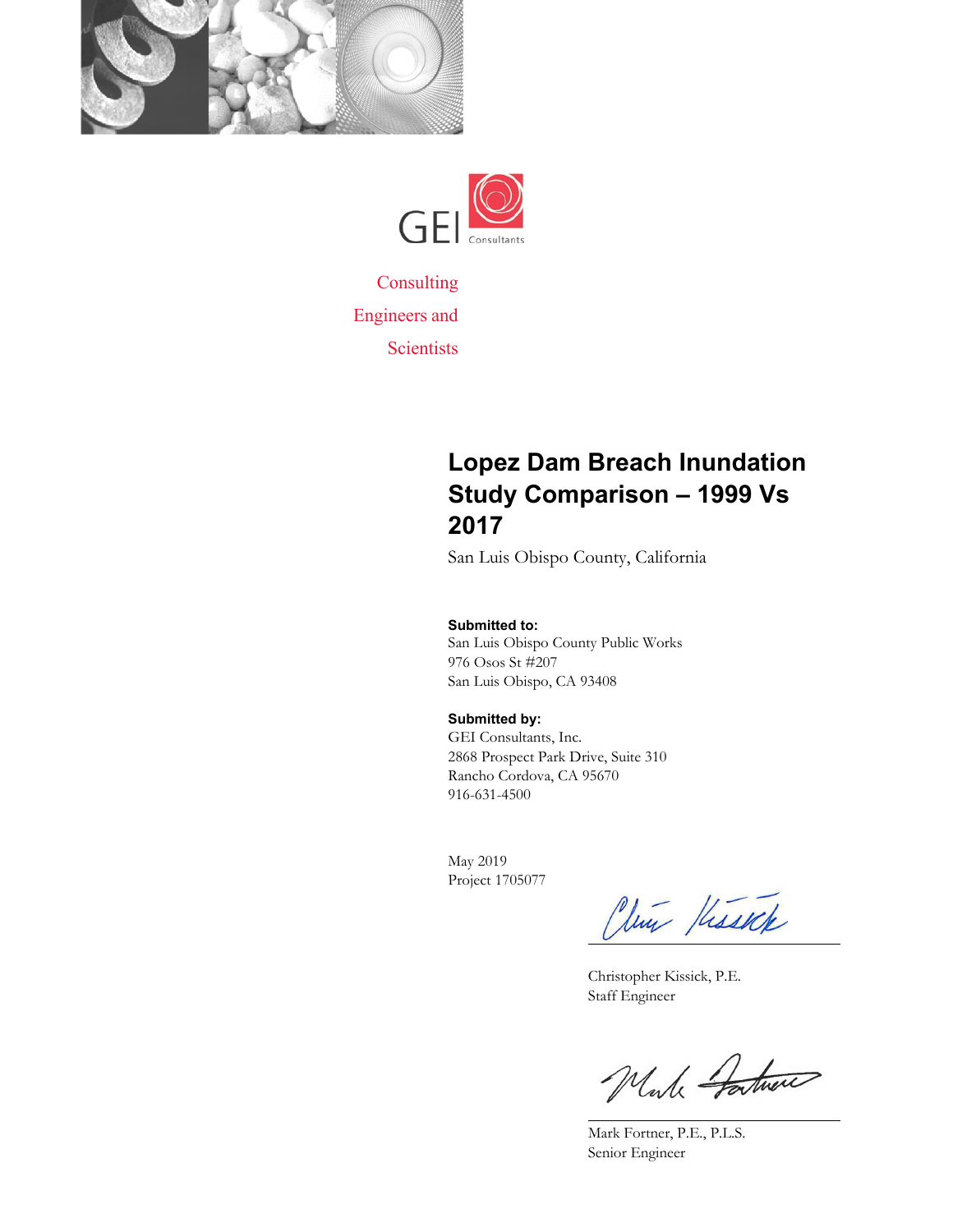|                |     | <b>Table of Contents</b>               |                         |
|----------------|-----|----------------------------------------|-------------------------|
| <u>1</u>       |     | <b>Introduction</b>                    | 4                       |
|                | 1.1 | Purpose                                | $\overline{4}$          |
| $\overline{2}$ |     | Dam Breach Inundation Study for 1999   | $\overline{\mathbf{5}}$ |
|                | 2.1 | Topographic Data                       | 5                       |
|                | 2.2 | <b>Hydraulic Model and Assumptions</b> | 5                       |
| <u>3</u>       |     | Dam Breach Inundation Study for 2017   | 7                       |
|                | 3.1 | Topographic Data                       | $\overline{7}$          |
|                | 3.2 | Hydraulic Model and Assumptions        | $\tau$                  |
| <u>4</u>       |     | <b>Model Results Comparison</b>        | 9                       |
| <u>5</u>       |     | <b>Conclusion</b>                      | 12                      |
| <u>6</u>       |     | <b>References</b>                      | 13                      |
| 7              |     | <b>Attachments</b>                     | 14                      |

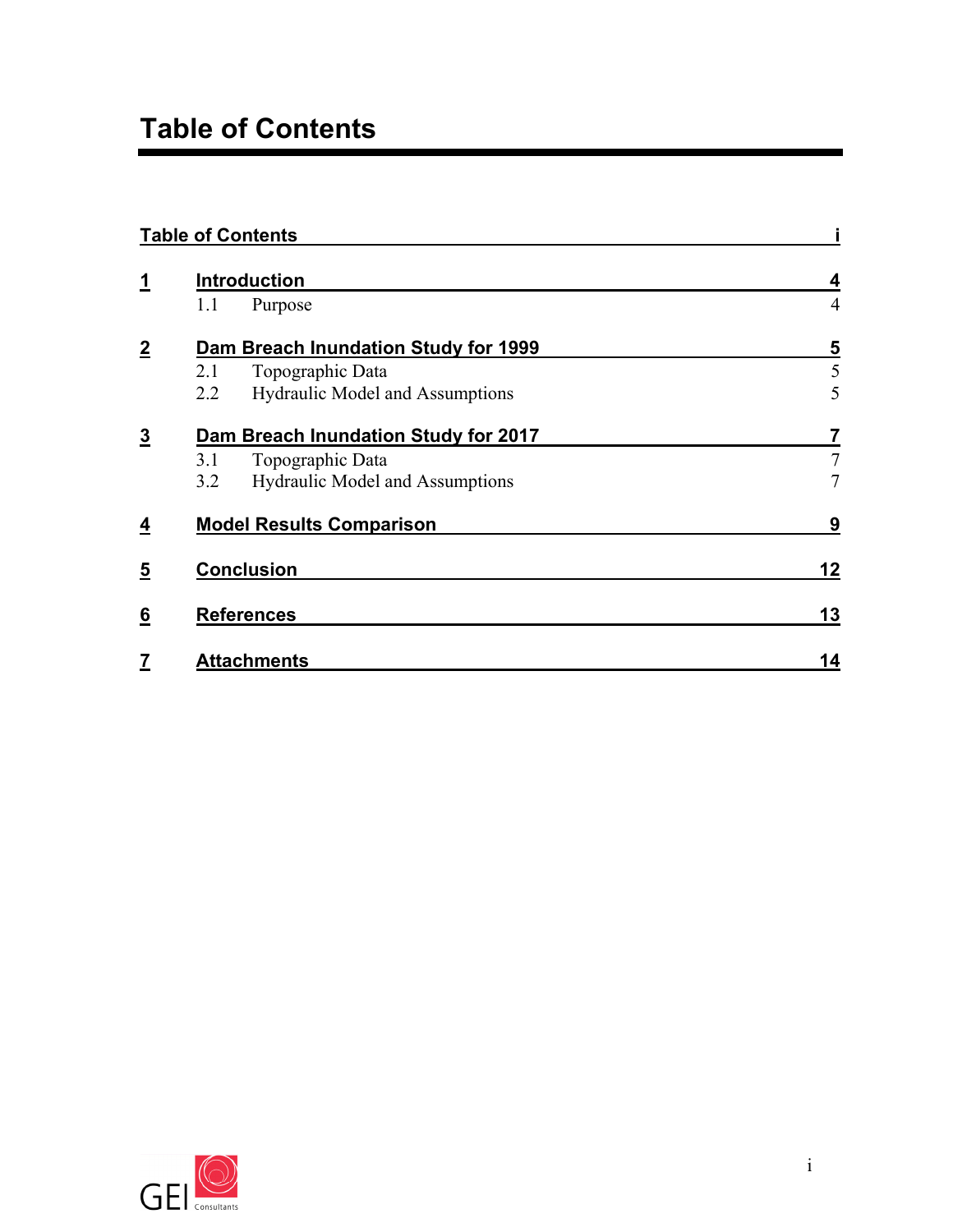#### **Tables**

| Table 1: 1999 Dam Breach Study - Results                     | 6  |
|--------------------------------------------------------------|----|
| Table 2: 2017 Dam Breach Study - Results                     | 8  |
| Table 3: Cross Sectional Results Comparison - Peak Discharge | 9  |
| Table 4: Cross Sectional Results Comparison - Peak WSE       | 10 |
| Table 5: Cross Sectional Results Comparison – Peak Depth     | 10 |
| Table 6: Cross Sectional Results Comparison – Time to Peak   | 11 |

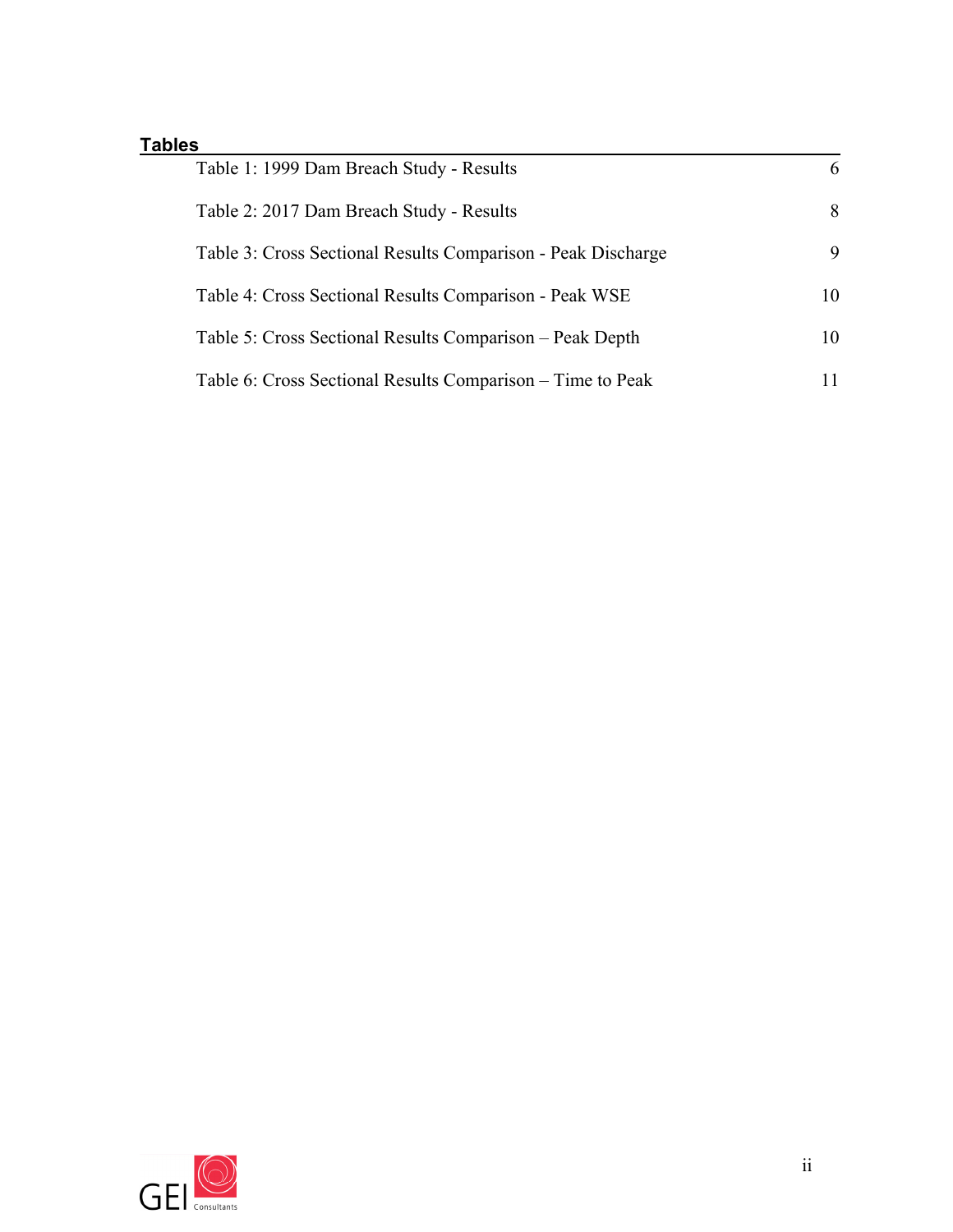#### **Abbreviations and Acronyms**

| AF                 | acre-feet                                                |
|--------------------|----------------------------------------------------------|
| cfs                | cubic feet per second                                    |
| <b>DSOD</b>        | California Division of Safety of Dams                    |
| <b>DWR</b>         | California Department of Water Resources                 |
| ft                 | feet                                                     |
| <b>GEI</b>         | <b>GEI</b> Consultants, Inc.                             |
| <b>HEC-RAS</b>     | Hydrologic Engineering Center's River Analysis<br>System |
| NAVD <sub>88</sub> | North American Vertical Datum of 1988                    |
| NGVD <sub>29</sub> | National Geodetic Vertical Datum of 1929                 |
| <b>USGS</b>        | United States Geological Survey                          |

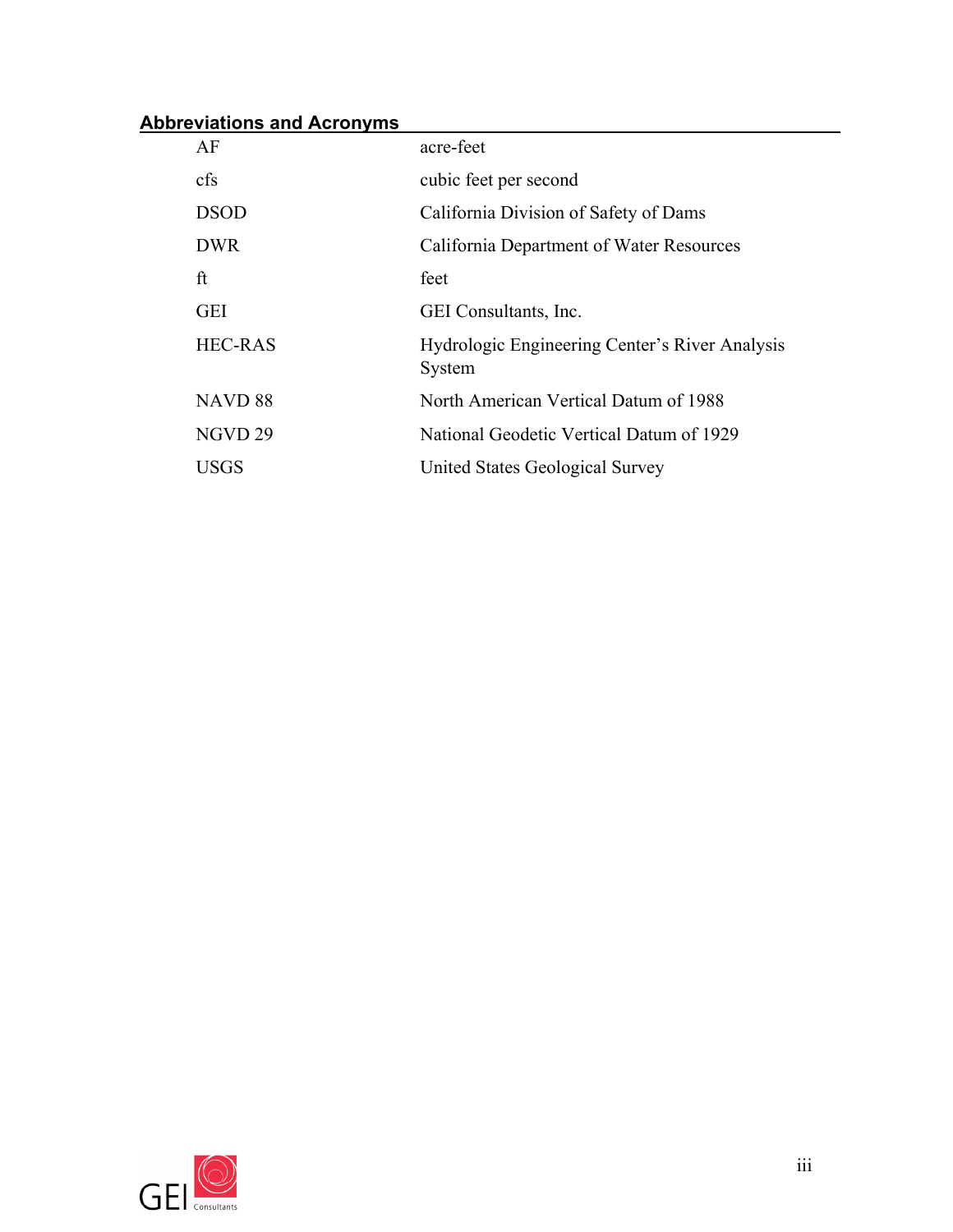### **1 Introduction**

### **1.1 Purpose**

GEI Consultants, Inc. (GEI) was retained by San Luis Obispo County Department of Public Works to perform a dam breach and inundation mapping study for Lopez Dam located in San Luis Obispo County in December 2017. Results from the 2017 inundation maps were compared to the previously performed dam breach inundation study (URS Greiner Woodward Clyde, 1999) showing differences in inundation extents. GEI was asked to compare the two studies and write a technical memorandum describing the differences in inundation mapping.

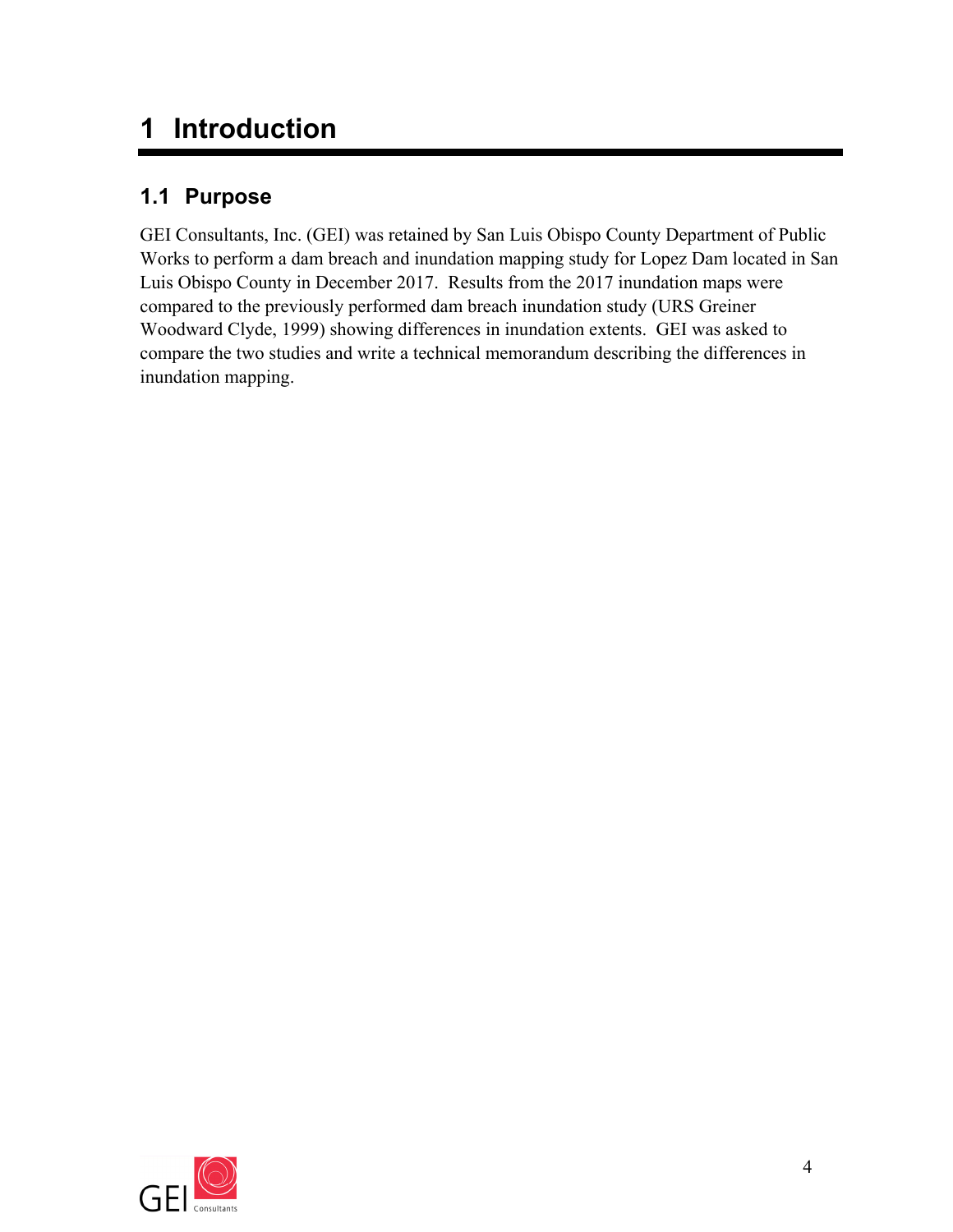## **2 Dam Breach Inundation Study for 1999**

### **2.1 Topographic Data**

Hydraulic models are highly dependent upon input topography and can influence results significantly. The dam breach inundation model produced in 1999 utilized multiple sources of topographic data including USGS quadrangle maps (7.5 minute) and local topographic maps between Fair Oaks Avenue in Arroyo Grande, CA and the Pacific Ocean (SLO County 1962). The equivalent resolution of a 7.5-minute quad is approximately a 33 x 33 ft. grid averaging to a single elevation over that area.

#### **2.2 Hydraulic Model and Assumptions**

The models generated for the 1999 inundation study were developed using National Weather Service (NWS) software. The BREACH model (Fread 1988) software was used to develop breach outflow hydrographs and the DAMBRK model (NWS 1988) software was used to route the breach hydrograph through 1-dimensional cross sections developed from the topographic data.

The breach model utilized a "sunny-day" failure model assuming that the dam crest had been degraded due to a seismic event, eventually eroding and failing the dam due to overtopping. The breach scenario with the highest discharge was selected for mapping, this scenario utilized a full reservoir at the spillway crest (Elevation 520, NGVD29). The storage elevation curve used in the model was based on a San Luis Obispo County topographic map (1967), having a storage capacity of 51,800 ac-ft. The bottom breach width was 2 ft with a top of breach width of 444 ft, having a total breach depth of 150 ft. This breach produced a peak outflow of 738,000 cfs.

The routing model utilized a 1-Dimensional (1D) routing methodology. The 1D methodology routes inflow hydrographs through modeled cross sections using Manning's Flow Equation. This methodology allows flows to be routed upstream to downstream based on the cross-section locations and allows flow spreading through increased depth in each cross section but does not allow for 2-dimensional spreading of flows.

The model extent is from Lopez Dam to the Pacific Ocean. The model consisted of 39 cross sections over the 12-mile span. Field observations were made to classify channel roughness coefficients. Model roughness values ranged from 0.045 (natural stream bed) to 0.1 (trees and heavy vegetation) in the main channel and ranged from 0.035 (cultivated crops) to 0.09 (heavy residential) in the floodplain overbanks. Bridges were not included in the routing model because they occupy such a small portion of the flow conveyance area during a dam breach scenario and would not significantly impact water surface elevations. Peak flows are attenuated by 60% by the time the flood wave reaches the Pacific Ocean. Table 1 summarizes the 1999 dam breach results.

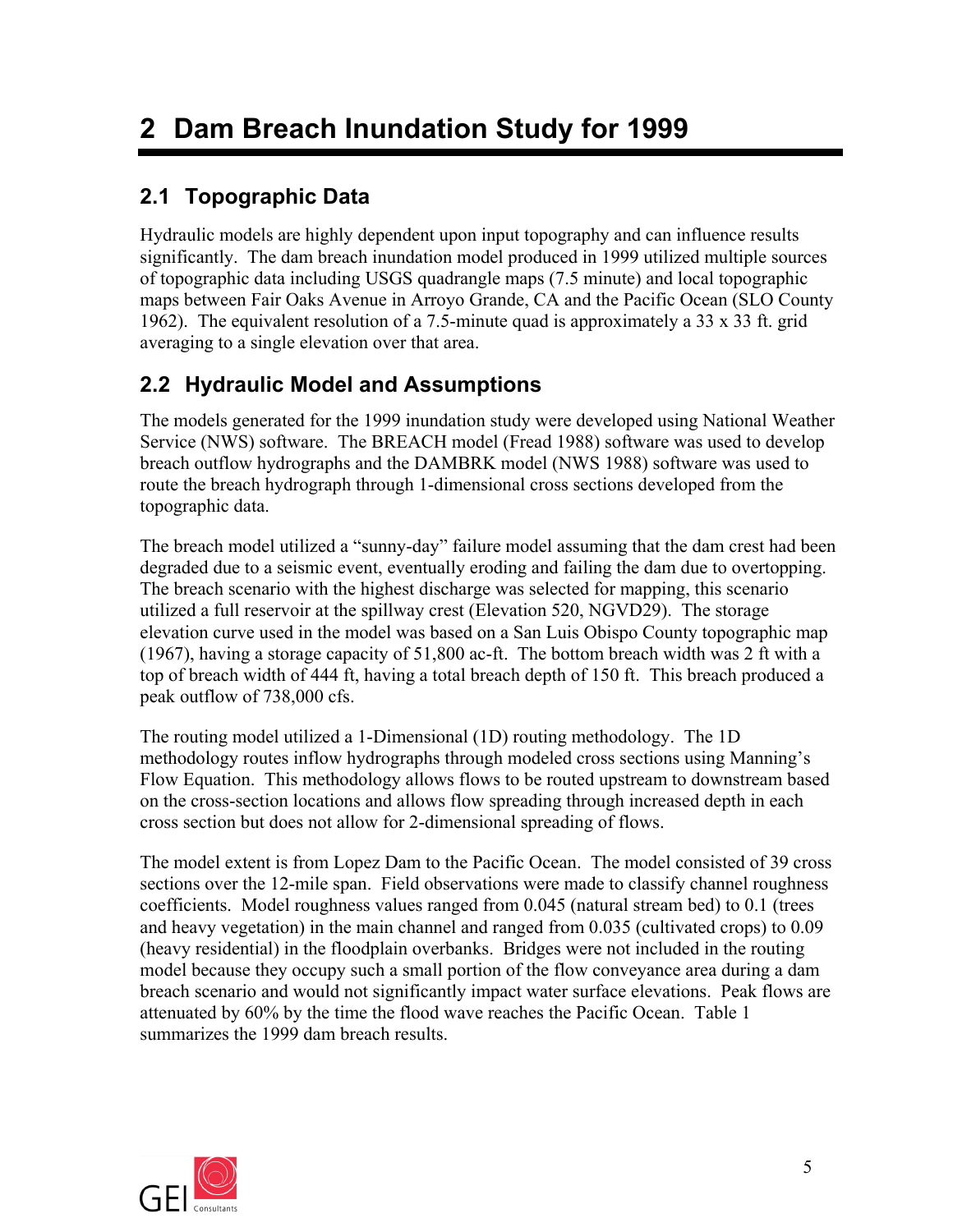| Station    | Milepost       | Peak<br>Discharge | Peak                | Maximum      | Peak         | Location                   |  |
|------------|----------------|-------------------|---------------------|--------------|--------------|----------------------------|--|
|            | (MP)           | (cfs)             | WSEL (ft -<br>NGVD) | Depth $(ft)$ | Time<br>(hr) |                            |  |
| $0+00$     | $\overline{0}$ | 738,000           | 520                 | 150          | 1.05         | Lopez Dam                  |  |
| $135 + 17$ | 2.56           | 686,000           | 331.9               | 46.9         | 1.18         | <b>Tally Farms</b><br>Road |  |
| $404 + 61$ | 7.663          | 573,000           | 116.3               | 46.1         | 1.61         | Highway 101 NB             |  |
| $405 + 35$ | 7.677          | 573,000           | 115.5               | 45.4         | 1.61         | Highway 101 SB             |  |
| $493 + 68$ | 9.35           | 533,000           | 58.4                | 23.4         | 1.82         | Highway 1                  |  |
| $630+96$   | 11.95          | 297,000           | 18.7                | 15.7         | 2.71         | Outlet to Pacific          |  |

Table 1: 1999 Dam Breach Study - Results

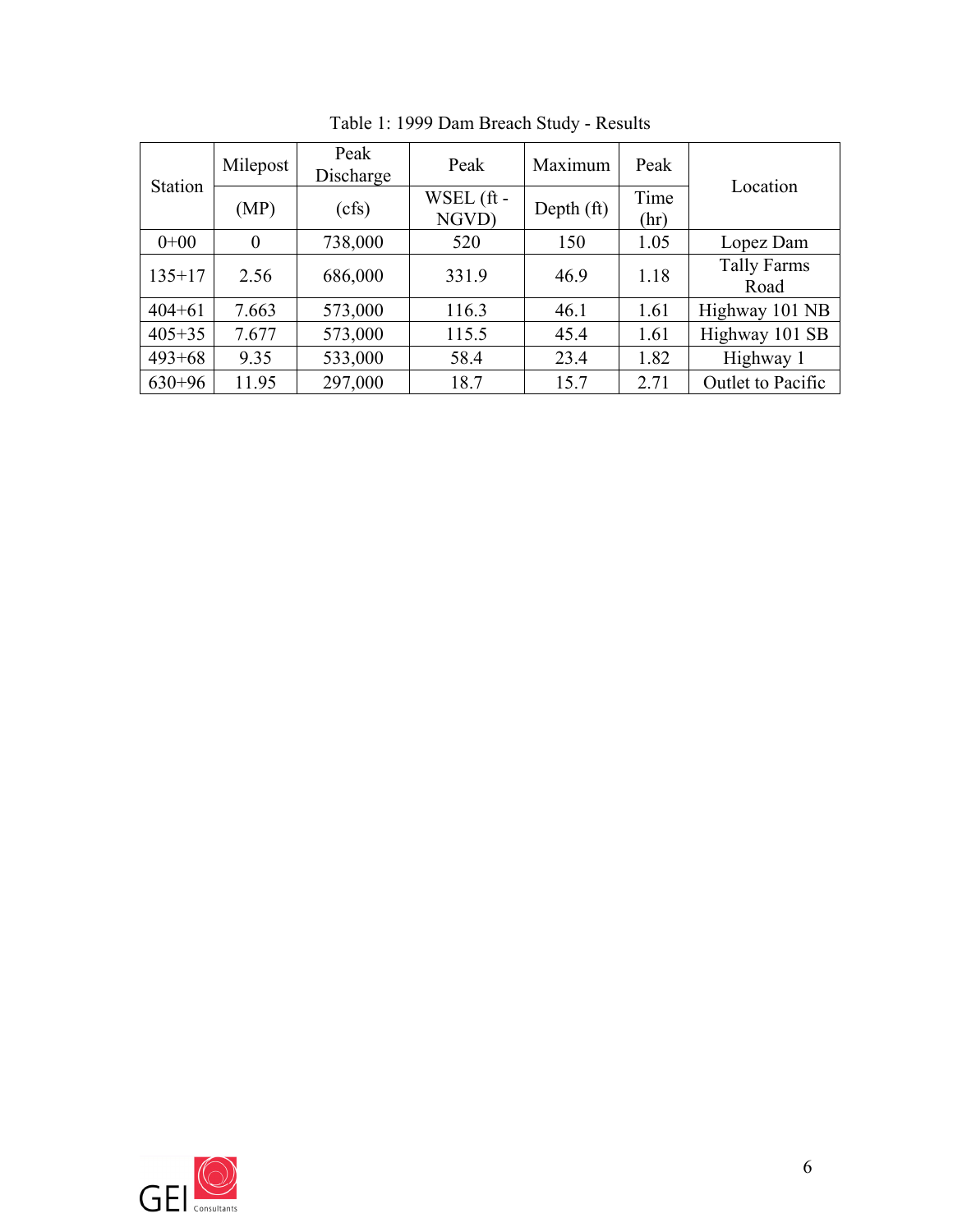## **3 Dam Breach Inundation Study for 2017**

### **3.1 Topographic Data**

The dam breach inundation study performed in 2017 (GEI) utilized multiple datasets to develop the 2-Dimensional dam breach model terrain. LiDAR data from NOAA and PG&E were obtained through a San Luis Obispo County data request, two surveys were obtained from 2011 and 2013 with 1 x 1 ft grid cell resolution. USGS National Elevation Data was utilized to fill in gaps where the existing LiDAR surveys did not cover, this data is classified as  $1/3$ -arc-second and is approximately the same resolution as the 7.5-minute quads at a 33 x 33 ft grid cell size.

#### **3.2 Hydraulic Model and Assumptions**

The breach model utilized a "sunny-day" failure model, this scenario utilized a reservoir full to the spillway crest (Elevation 520, NGVD29), HEC-RAS was used to perform the breach analysis. The storage elevation curve used in the model was based on a San Luis Obispo County survey performed in 2002, having a full storage capacity of 49,388 ac-ft. The bottom breach width was 500 ft with a top of breach width of 650 ft, having a total breach depth of 150 ft. This breach produced a peak outflow of 833,330 cfs.

The models generated by GEI for the 2017 dam breach and inundation study were developed using the Hydrologic Engineering Center's River Analysis System (HEC-RAS) Version 5.0.3. Two-Dimensional (2D) hydraulic routing has been available within HEC-RAS software since the release of HEC-RAS 5.0 (2015). This routing methodology was utilized for the dam breach and inundation analysis in the 2017 study. Each 2D cell is comprised of a storage-elevation curve (similar to a reservoir) and multiple cell face cross sections which have similar hydraulic properties as 1D cross sections. This methodology allows for directional spreading of flows based on topographic elevation and hydraulic roughness. The 2D modeling characteristics are very important for dam breach modeling due to the likelihood of the flood wave rising outside of river or stream banks and spreading overland. The 2D routing model also used the Full Momentum (Saint Venant) equations available in RAS to account for local and convective accelerations of a rapidly varied flood wave, for a dam breach.

The model extent ranges from Lopez Dam to the Pacific Ocean, the model consisted of a single 2D flow area with an average grid cell size of 100 ft x 100 ft. The cell size does not diminish the detail of the terrain data, this is utilized in the cell face and volume characteristics. Break lines were also included in the 2-D Flow area to align cell faces with grade breaks in the model terrain, these break lines prevent water from artificially traveling through high ground based on the cell face alignments. USGS National Land Cover Database (2011) shapefiles were used to classify manning's roughness coefficients for the model. The land-use classifications available from USGS were assigned roughness coefficients based on values reported for natural stream channels (Chow 1959) and best engineering judgement. Model roughness values ranged from 0.03 (natural stream bed) to 0.1 (trees and heavy vegetation) in the main channel and ranged from 0.035 (cultivated

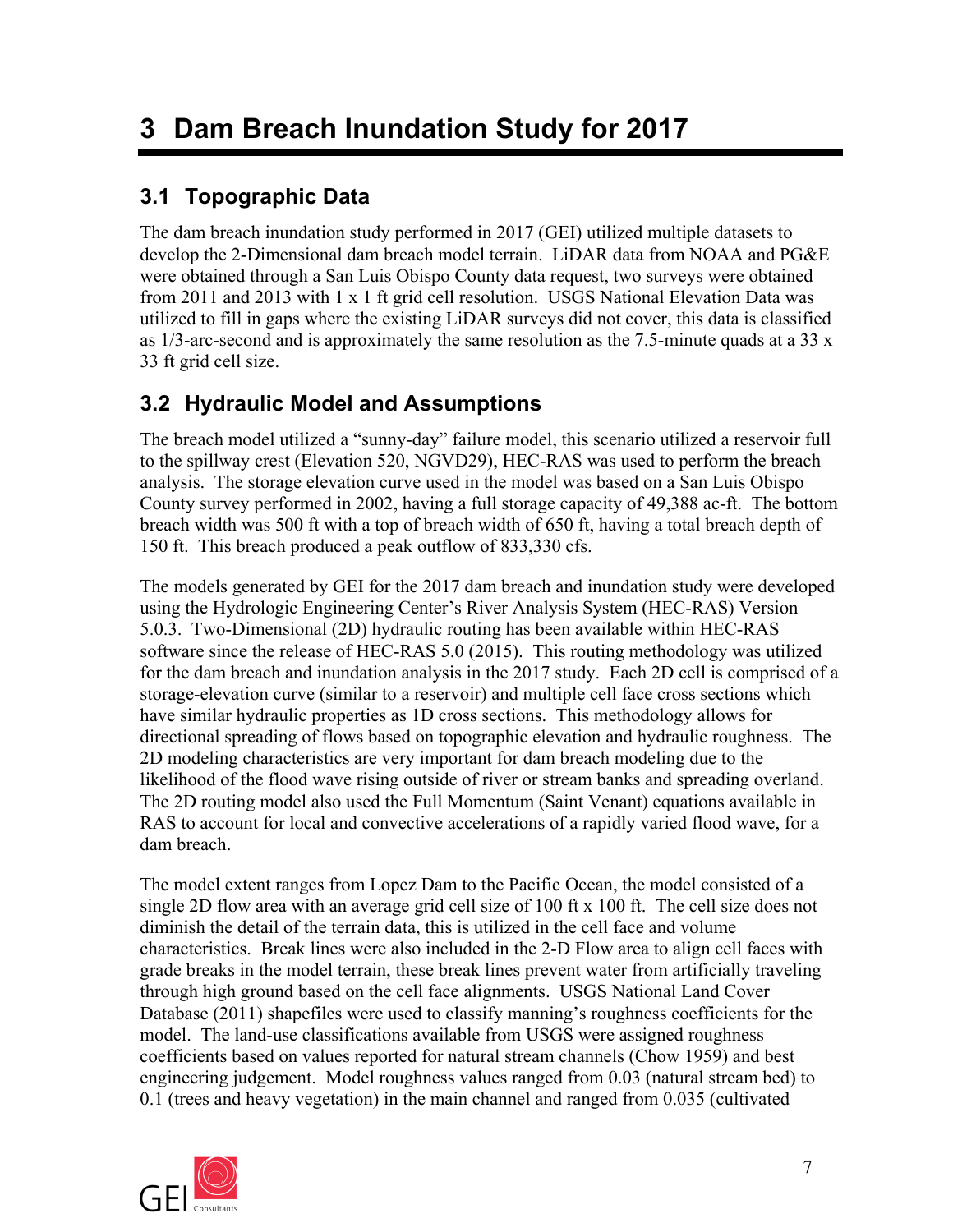crops) to 0.2 (heavy residential) in the floodplain overbanks. Bridges were included in the routing model but these structures occupy such a small portion of the flow conveyance area during a dam breach scenario, they will not significantly impact water surface elevations. Peak flows are attenuated by 70% by the time the flood wave reaches the Pacific Ocean. Table 2 summarizes the 2017 dam breach results.

| Station    | Milepost | Peak<br>Discharge | Peak                | Maximum      | Peak         | Location          |  |
|------------|----------|-------------------|---------------------|--------------|--------------|-------------------|--|
|            | (MP)     | (cfs)             | WSEL (ft -<br>NGVD) | Depth $(ft)$ | Time<br>(hr) |                   |  |
|            | $\theta$ | 833,330           | 520                 | 150          |              | Lopez Dam         |  |
| $153 + 20$ | 2.9      | 820,185           | 326.18              | 35.7         | 1.01         | Tally Farms Road  |  |
| $467 + 83$ | 8.9      | 745,518           | 134.18              | 47.2         | 1.35         | Highway 101 NB    |  |
| $467 + 83$ | 8.9      | 745,518           | 134.18              | 47.2         | 1.35         | Highway 101 SB    |  |
| $560+97$   | 10.6     | 712,253           | 66.18               | 23           | 1.5          | Highway 1         |  |
| $667 + 86$ | 12.6     | 243,239           | 28.18               | 22.7         | 2.3          | Outlet to Pacific |  |

Table 2: 2017 Dam Breach Study - Results

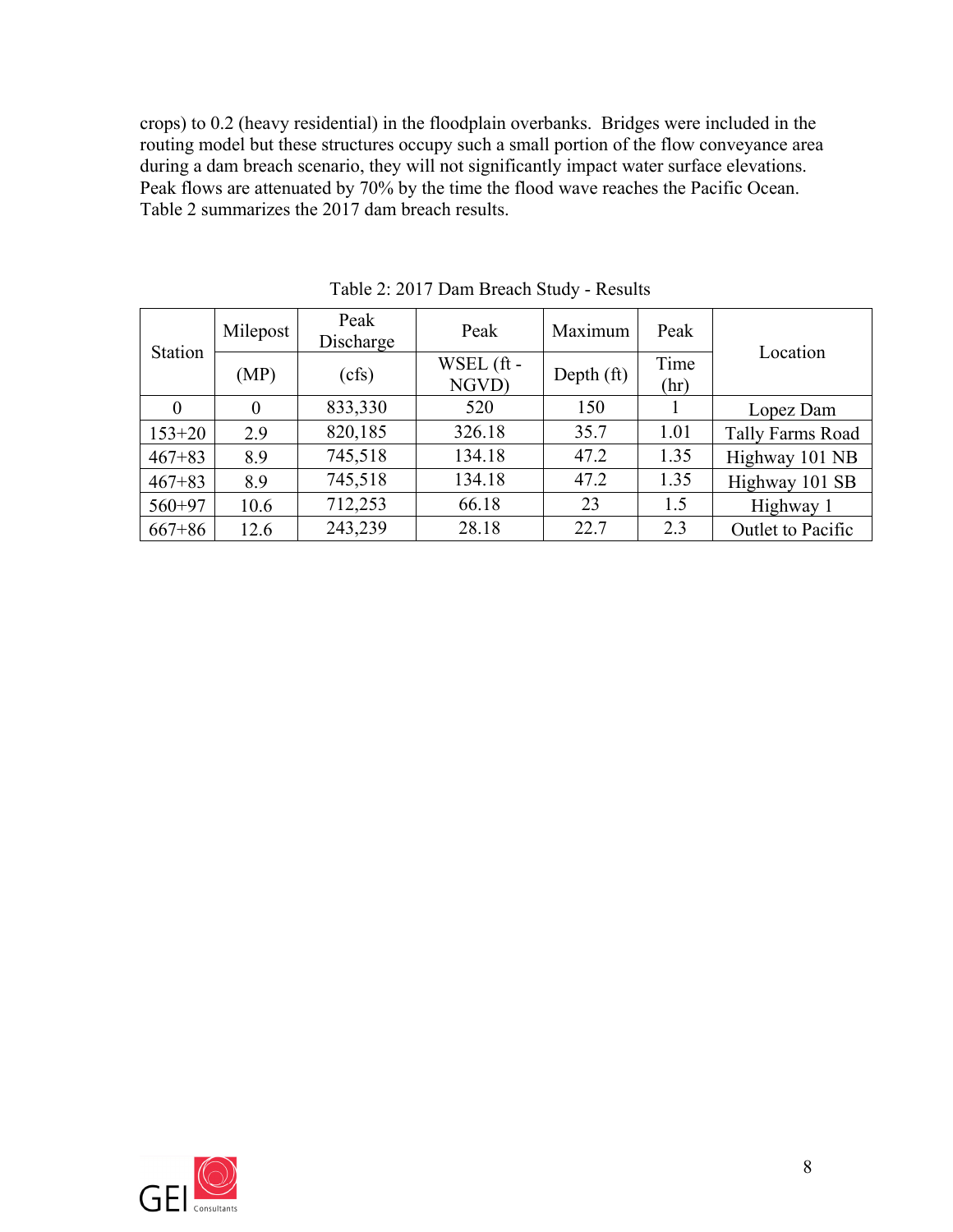### **4 Model Results Comparison**

Tabulated below in table 3 is a comparison of peak discharge for both models. Overall the peak discharge at the dam is around 10% different. As the flow is routed downstream the difference in peak flow is approximately 20% different.

Tabulated below in table 4 is a comparison of peak water surface elevation for both models. As the flow is routed downstream the difference in peak water surface elevation is approximately 12% different.

Tabulated below in table 5 is a comparison of peak depth for both models. As the flow is routed downstream the difference in maximum depth is approximately 20% different.

Tabulated below in table 6 is a comparison of time to peak water surface elevation for both models. Overall the time to peak at the dam is around 5% different. As the flow is routed downstream the difference in time to peak is approximately 20% different.

| Peak<br>Discharge<br>1999 | Peak Discharge<br>2017 | Difference | $\frac{0}{0}$<br>Difference | Location                                           |
|---------------------------|------------------------|------------|-----------------------------|----------------------------------------------------|
| (cfs)                     | (cfs)                  | (cfs)      | $(\%)$                      |                                                    |
| 738,000                   | 833,330                | $-95,330$  | $-11.4$                     | Lopez Dam                                          |
| 686,000                   | 820,185                | $-134,185$ | $-16.4$                     | <b>Tally Farms</b><br>Road                         |
| 573,000                   | 745,518                | $-172,518$ | $-23.1$                     | Highway 101<br>NB<br>near City of<br>Arroyo Grande |
| 573,000                   | 745,518                | $-172,518$ | $-23.1$                     | Highway 101 SB<br>near City of<br>Arroyo Grande    |
| 533,000                   | 712,253                | $-179,253$ | $-25.2$                     | Highway 1<br>near Oceano                           |
| 297,000                   | 243,239                | 53,761     | 22.1                        | Outlet to Pacific                                  |

Table 3: Cross Sectional Results Comparison - Peak Discharge

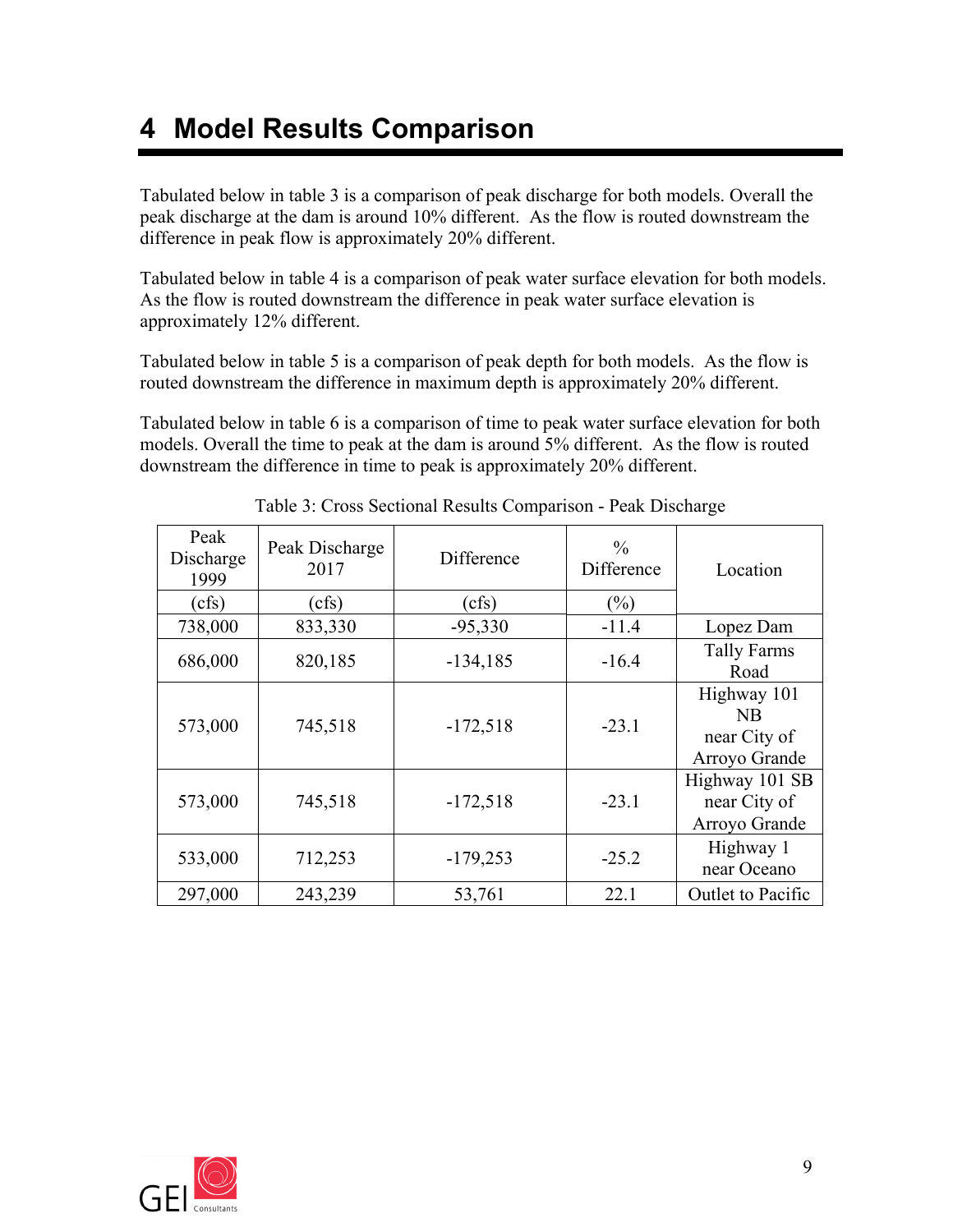| Peak WSEL<br>1999 | Peak WSE<br>2017   | Difference        | $\frac{0}{0}$<br>Difference | Location                                        |
|-------------------|--------------------|-------------------|-----------------------------|-------------------------------------------------|
| (ft-NGVD)         | $({\rm ft}$ -NGVD) | (f <sup>t</sup> ) | $(\%)$                      |                                                 |
| 520               | 520                | 0                 | 0.0                         | Lopez Dam                                       |
| 331.9             | 326.18             | 6                 | 1.8                         | Tally Farms Road                                |
| 116.3             | 134.18             | $-18$             | $-13.3$                     | Highway 101 NB<br>near City of Arroyo<br>Grande |
| 115.5             | 134.18             | $-19$             | $-13.9$                     | Highway 101 SB<br>near City of Arroyo<br>Grande |
| 58.4              | 66.18              | -8                | $-11.8$                     | Highway 1<br>near Oceano                        |
| 18.7              | 28.18              | $-9$              | $-33.6$                     | Outlet to Pacific                               |

Table 4: Cross Sectional Results Comparison - Peak WSE

Table 5: Cross Sectional Results Comparison – Peak Depth

| Maximum<br>Depth 1999 | Maximum<br>Difference<br>Depth 2017 |                   | $\frac{0}{0}$<br>Difference | Location                                        |
|-----------------------|-------------------------------------|-------------------|-----------------------------|-------------------------------------------------|
| (f <sup>t</sup> )     | $\rm (ft)$                          | (f <sup>t</sup> ) | $(\%)$                      |                                                 |
| 150                   | 150                                 | $\theta$          | 0.0                         | Lopez Dam                                       |
| 46.9                  | 35.7                                | 11                | 31.4                        | <b>Tally Farms</b><br>Road                      |
| 46.1                  | 47.2                                | $-1$              | $-2.3$                      | Highway 101 NB<br>near City of<br>Arroyo Grande |
| 45.4                  | 47.2                                | $-2$              | $-3.8$                      | Highway 101 SB<br>near City of<br>Arroyo Grande |
| 23.4                  | 23                                  | $\theta$          | 1.7                         | Highway 1<br>near Oceano                        |
| 15.7                  | 22.7                                | $-7$              | $-30.8$                     | Outlet to Pacific                               |

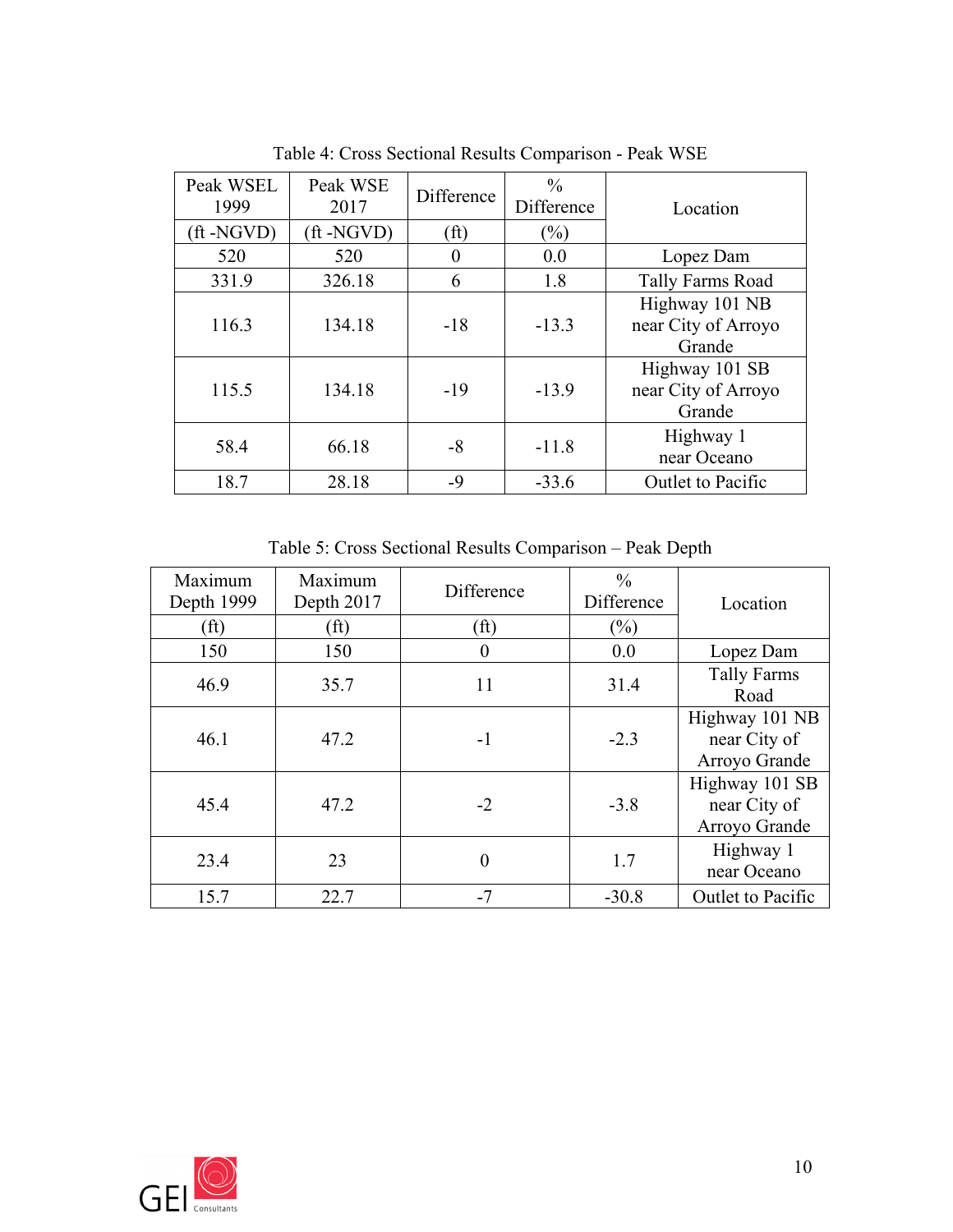| Peak Time<br>1999 | Peak Time<br>2017 | Difference | $\frac{0}{0}$<br>Difference | Location                                        |
|-------------------|-------------------|------------|-----------------------------|-------------------------------------------------|
| (hr)              | (hr)              | (hr)       | $\frac{6}{2}$               |                                                 |
| 1.05              |                   |            | 5.0                         | Lopez Dam                                       |
| 1.18              | 1.01              |            | 16.8                        | Tally Farms Road                                |
| 1.61              | 1.35              | $\theta$   | 19.3                        | Highway 101 NB<br>near City of Arroyo<br>Grande |
| 1.61              | 1.35              | $\Omega$   | 19.3                        | Highway 101 SB<br>near City of Arroyo<br>Grande |
| 1.82              | 1.5               | $\theta$   | 21.3                        | Highway 1<br>near Oceano                        |
| 2.71              | 2.3               |            | 17.8                        | Outlet to Pacific                               |

Table 6: Cross Sectional Results Comparison – Time to Peak

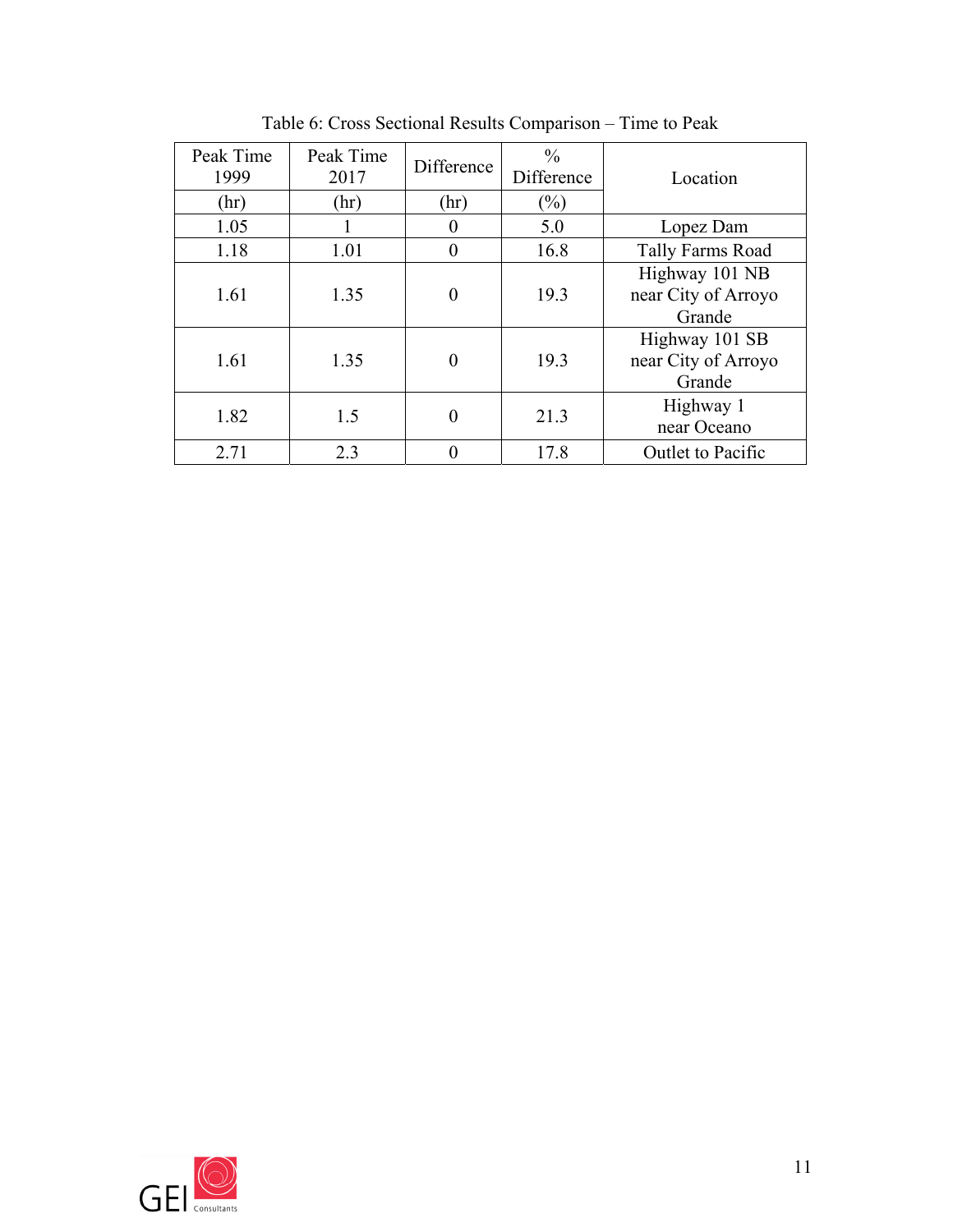# **5 Conclusion**

While there have been significant improvements to available data resolution and modeling sophistication since the 1999 dam breach inundation study was performed the results are generally comparable within a margin of error that would be caused by these computing improvements and data resolution.

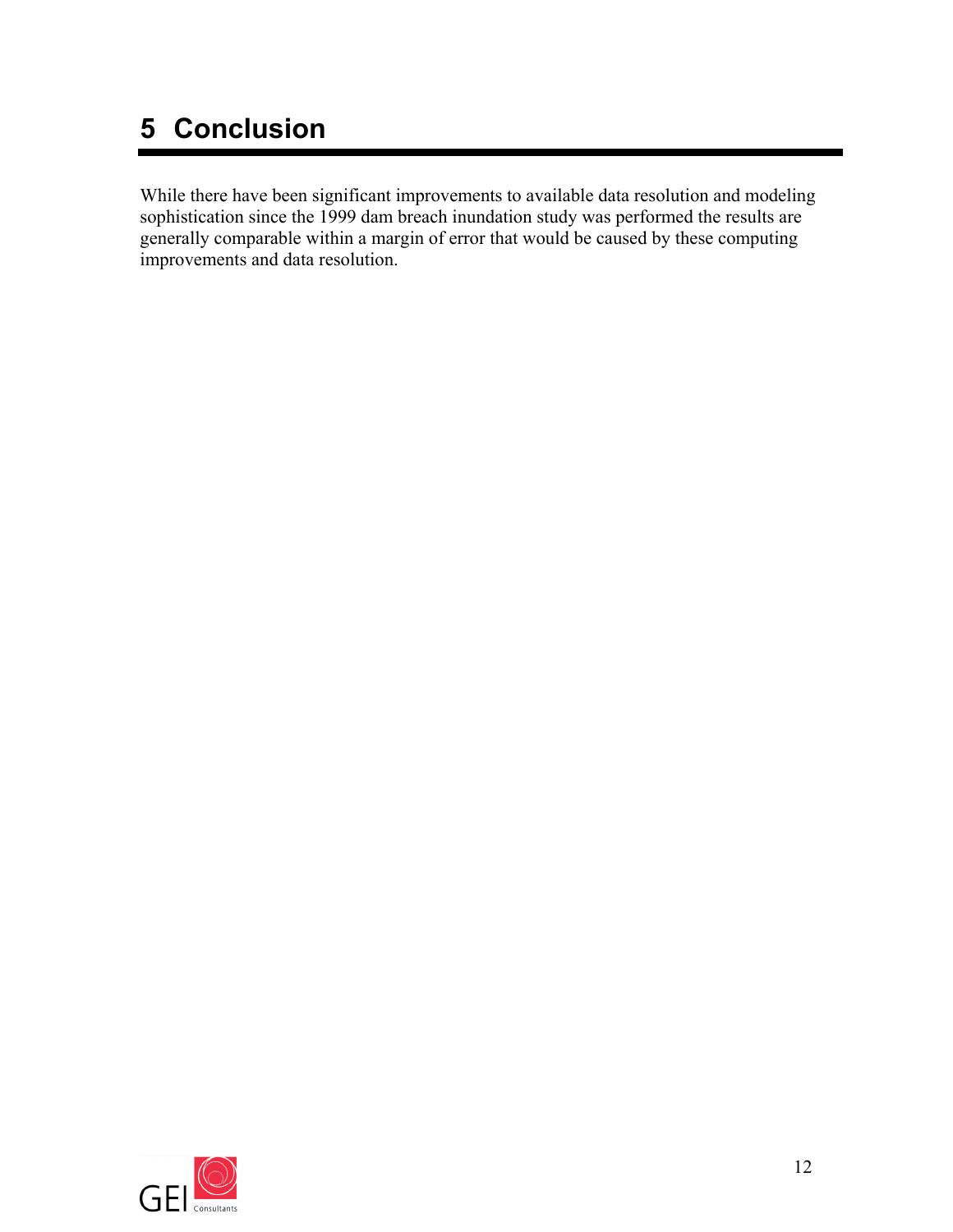# **6 References**

URS Greiner Woodward Clyde (1999). Downstream Flooding Due to the Hypothetical Failure of Lopez Dam, Final Report.

GEI Consultants (2017). Lopez Dam Inundation Technical Study.